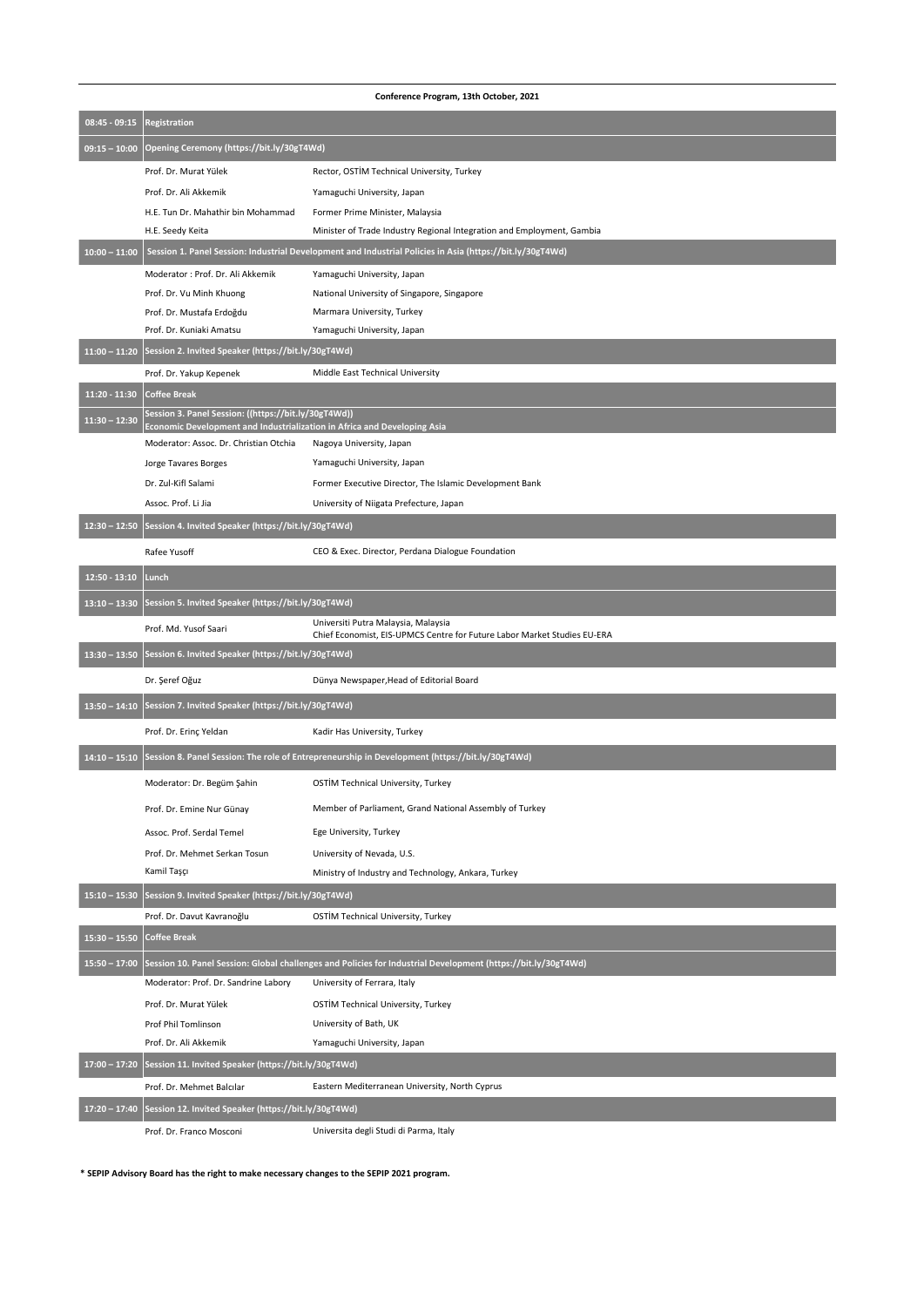| Conference Program, 14th October, 2021 |                                                                               |                                                                                                                                                                                |  |
|----------------------------------------|-------------------------------------------------------------------------------|--------------------------------------------------------------------------------------------------------------------------------------------------------------------------------|--|
| 09:00-09:20                            | Session 13. Keynote Speech (https://bit.ly/30gT4Wd)                           |                                                                                                                                                                                |  |
|                                        | Mr. Elmuratov Oybek                                                           | Deputy Director, Investment Promotion Agency, Ministry of Investments and Foreign Trade, Republic of Uzbekistan                                                                |  |
| 09:25-09:45                            | Session 14. Invited Speaker (https://bit.ly/30gT4Wd)                          |                                                                                                                                                                                |  |
|                                        | Prof. Dr. Kaoru Natsuda                                                       | Ritsumeikan Asia Pacific University, Japan                                                                                                                                     |  |
| 09:45 - 10:05                          | Session 15. Invited Speaker (https://bit.ly/30gT4Wd)                          |                                                                                                                                                                                |  |
|                                        | Prof. Dr. Johannes Wissema                                                    | <b>OSTİM Technical University, Turkey</b>                                                                                                                                      |  |
| $10:05 - 11:00$                        |                                                                               | Session 16. Panel Session: Japanese Experience of Industrial Development and Development Cooperation:<br>Analysis of Translative Adaptation Processes (https://bit.ly/30gT4Wd) |  |
|                                        | Moderator: Prof. Dr. Kuniaki Amatsu                                           | Yamaguchi University, Japan                                                                                                                                                    |  |
|                                        | Prof. Izumi Ohno                                                              | GRIPS, Japan                                                                                                                                                                   |  |
|                                        | Mr. Minoru Yamada                                                             | JICA, Ogata Sadako Research Institute for Peace and Development                                                                                                                |  |
|                                        | Dr. Junichi Mori                                                              | JICA, Ogata Sadako Research Institute for Peace and Development                                                                                                                |  |
|                                        | Ms. Yoonjung Kim                                                              | JICA, Ogata Sadako Research Institute for Peace and Development                                                                                                                |  |
| $11:00 - 11:10$                        | <b>Coffee Break</b>                                                           |                                                                                                                                                                                |  |
| $11:10 - 11:30$                        | Session 17. Invited Speaker (https://bit.ly/30gT4Wd)                          |                                                                                                                                                                                |  |
|                                        | Prof. Dr. Gabriel Bezchinsky                                                  | National University of San Martin, Argentina                                                                                                                                   |  |
| $11:30 - 11:50$                        | Session 18. Invited Speaker (https://bit.ly/30gT4Wd)                          |                                                                                                                                                                                |  |
|                                        | Dr. Pierguiseppe Fortunato                                                    | UNCTAD, Switzerland                                                                                                                                                            |  |
| $11:50 - 12:50$                        |                                                                               | Session 19. Panel Session: Industrial Development in Asia (https://bit.ly/30gT4Wd)                                                                                             |  |
|                                        | Moderator : Prof. Dr. Ali Akkemik                                             | Yamaguchi University, Japan                                                                                                                                                    |  |
|                                        | Prof. Dr. Murat Yülek                                                         | Rector, OSTİM Technical University, Turkey                                                                                                                                     |  |
|                                        | Prof. Dr. Mustafa Erdoğdu                                                     | Marmara University, Turkey                                                                                                                                                     |  |
|                                        | Prof. Dr. Toru Yanagihara                                                     | Takushoku University, Japan                                                                                                                                                    |  |
|                                        | Prof. Dr. Erinç Yeldan                                                        | Kadir Has University, Turkey                                                                                                                                                   |  |
| $12:50 - 13:30$                        | <b>Lunch</b>                                                                  |                                                                                                                                                                                |  |
| $13:30 - 13:50$                        | Session 20. Invited Speaker (https://bit.ly/30gT4Wd)                          |                                                                                                                                                                                |  |
|                                        | Dr. Gal Luft                                                                  | <b>OSTİM Technical University, Turkey</b>                                                                                                                                      |  |
| $13:50 - 15:20$                        |                                                                               | Session 21. Panel Session: Economic Planning: Turkish Experience (https://bit.ly/30gT4Wd)                                                                                      |  |
|                                        | Moderator: Prof. Dr. Murat Yülek<br>Prof. Dr. Korkut Boratav                  | <b>OSTİM Technical University, Turkey</b><br>Ankara University, Turkey                                                                                                         |  |
|                                        | Prof. Dr. Yakup Kepenek                                                       | Middle East Technical University, Turkey                                                                                                                                       |  |
|                                        | Prof. Dr. Oktar Türel                                                         | Middle East Technical University, Turkey<br>Ankara University, Turkey                                                                                                          |  |
| $15:20 - 15:30$                        | Prof. Dr. Bilsay Kuruç<br><b>Session 22. Coffee Break</b>                     |                                                                                                                                                                                |  |
| $15:30 - 17:00$                        |                                                                               | Session 23. Global, National and EU Policies and Funding Instruments on Industrialisation (https://bit.ly/30gT4Wd)                                                             |  |
|                                        | Moderator: A. Hakan Atik                                                      | Head of Department of Project Implementation, Directorate for EU Affairs                                                                                                       |  |
|                                        | Pelin Rodoplu                                                                 | Portfolio Manager, Inclusive Sustainable Growth, UNDP Turkey                                                                                                                   |  |
|                                        | Melek Gülşen                                                                  | Expert, Department of Economic, Financial and Social Policies, Presidency for EU Affairs                                                                                       |  |
|                                        | Dr. Oktay Küçükkiremitçi                                                      | Expert, General Directorate of Industry, Ministry of Industry and Technology                                                                                                   |  |
| $17:00 - 17:20$                        | Session 24. Invited Speaker (https://bit.ly/30gT4Wd)                          |                                                                                                                                                                                |  |
|                                        | Eren Yılmaz                                                                   | Director, Industry 4.0 Innovation, Stanley Black & Decker                                                                                                                      |  |
| $17:20 - 17:40$                        | Session 25. Panel Session (https://bit.ly/30gT4Wd)<br>Prof. Dr. Travis Taylor | Christopher Newport University, US                                                                                                                                             |  |
| $17:40 - 18:00$                        | Session 26. Panel Session (https://bit.ly/30gT4Wd)                            |                                                                                                                                                                                |  |
|                                        | Rehan Chaudri                                                                 | President, Altan Capital, Geneva                                                                                                                                               |  |
| $18:00 - 18:20$                        | Session 27. Panel Session (https://bit.ly/30gT4Wd)                            |                                                                                                                                                                                |  |
|                                        | Prof. Dr. Franco Mosconi                                                      | Universita degli Studi di Parma, Italy                                                                                                                                         |  |

**\* SEPIP Advisory Board has the right to make necessary changes to the SEPIP 2021 program.**